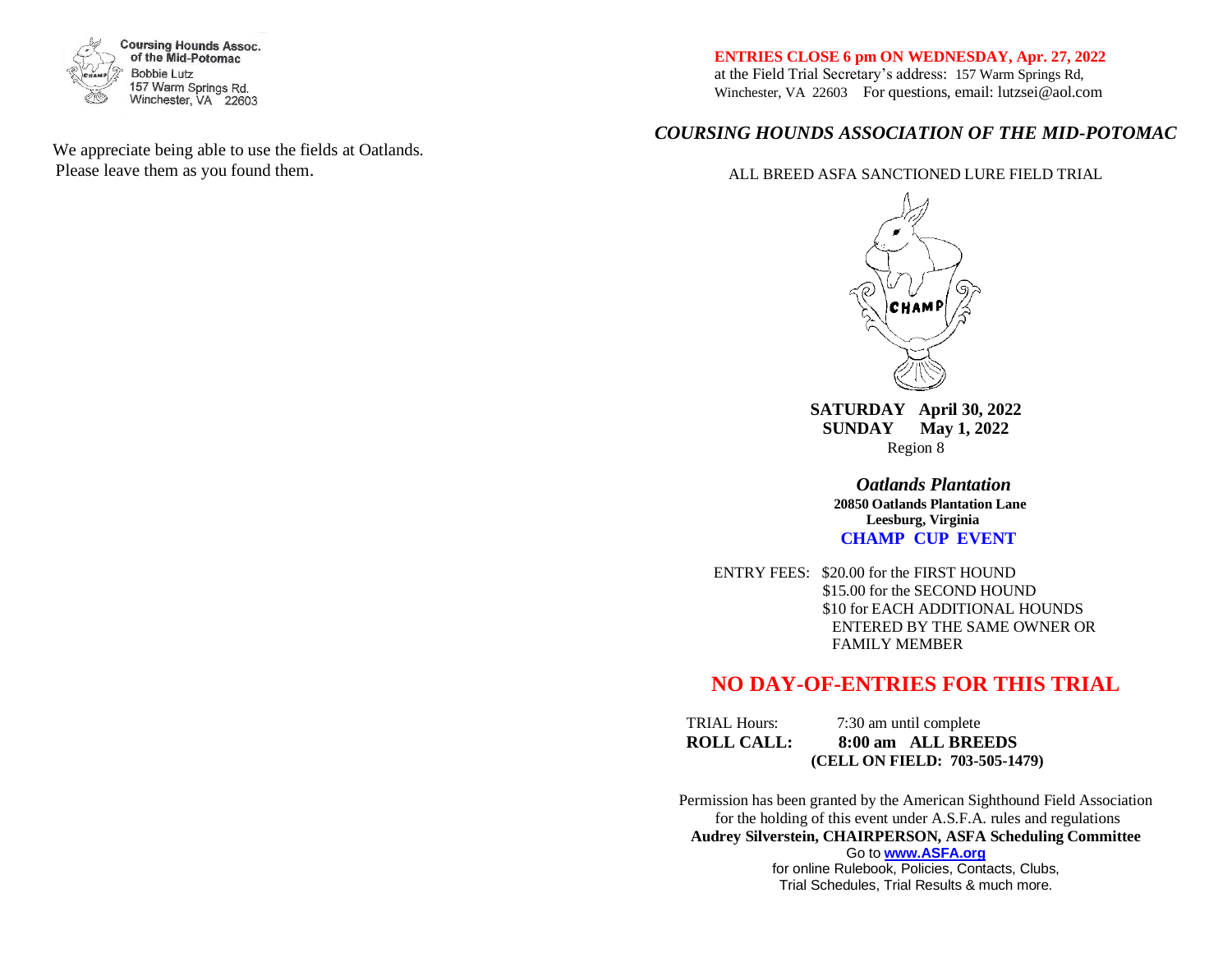### **CHAMP Officers 2021**

PRESIDENT--Jay Johnson VICE PRESIDENT—Annie Andrews SECRETARY--Bobbie Lutz TREASURER--Celeste Mulcrone DIRECTORS: Rest of CHAMP Members ASFA DELEGATE: Torie Cassano

### **JUDGES AND ASSIGNMENTS: (S=Single Judge)**

 **Carlee Davies – Bluffton, SC**

 **Ian Davies – Bluffton, SC**

### **Sat. (4/30/22) Assignments**

| Judge  | A<br>┍ | A<br>- | в<br>n | <br>в  | ∼<br>u | G<br>н | B      | G      | W      | ⌒<br>ື | D<br>н | R<br>n<br>R     | c<br>o<br>А | v<br>ш | S      | S<br>W | W<br>ш | D | $\sim$                    |
|--------|--------|--------|--------|--------|--------|--------|--------|--------|--------|--------|--------|-----------------|-------------|--------|--------|--------|--------|---|---------------------------|
|        |        |        |        |        |        |        |        |        |        |        |        |                 |             |        |        |        |        | - |                           |
| Carlee | e<br>o | e<br>v | c<br>o | е<br>v | ⌒<br>v | ິ<br>ν | c<br>৩ | c<br>w | e<br>o | c<br>P |        |                 |             |        |        |        |        |   |                           |
| lan    |        |        |        |        |        |        |        |        |        |        | c<br>P | $\epsilon$<br>P | ິ<br>w      | ີ      | c<br>J | e<br>C | e<br>C | ◠ | $\ddot{\phantom{1}}$<br>v |
|        |        |        |        |        |        |        |        |        |        |        |        |                 |             |        |        |        |        |   |                           |

|        |   |   |        |   | 1.00019111101100 |   |        |        |        |    |                           |        |        | .      |         |        |                |                           |        |
|--------|---|---|--------|---|------------------|---|--------|--------|--------|----|---------------------------|--------|--------|--------|---------|--------|----------------|---------------------------|--------|
| Judge  | n | A | в      | В | ∼<br>u           | G |        |        |        | -- | D                         | R      | e<br>υ | е<br>a | e<br>۰J | S      | W              | D                         |        |
|        |   |   | n      |   |                  | ц | в      | G      | W      | -- |                           | R      | А      | D      |         | W      | н              | . .                       | G      |
|        |   |   |        |   |                  |   |        |        |        |    |                           |        |        |        |         |        |                |                           |        |
| Carlee |   |   |        |   |                  |   |        |        |        | -- | $\ddot{\phantom{0}}$<br>o | c<br>ა | e<br>o | e<br>o | c<br>۰  | c<br>ა | $\bullet$<br>P | $\ddot{\phantom{1}}$<br>o | ~<br>w |
| lan    | o | S | c<br>o | J | e<br>ν           | S | c<br>ა | e<br>P | ົ<br>o | -  |                           |        |        |        |         |        |                |                           |        |
|        |   |   |        |   |                  |   |        |        |        |    |                           |        |        |        |         |        |                |                           |        |

### **Sun. (5/1/22) Assignments (LCI not offered on Sunday)**

### FIELD COMMITTEE:

 **Field Trial Chairman**: Annie Andrews, 6019 Crupper Place, Fairfax, VA 22030; email[: andrewsmysticrun@gmail.com,](mailto:andrewsmysticrun@gmail.com) cell:703-863-3926

**Field Trial Secretary**: Bobbie Lutz: 157 Warm Springs Rd., Winchester, VA 22603; email: [lutzsei@aol.com;](mailto:lutzsei@aol.com) phone: (540) 545-8851 home or

### **(703) 505-1479 (cell & cell on field)**

**Field Clerks**: Bobbie Lutz, Teri Thomas, Pat Spinazzola, Claibourne Jackson **Lure Operators**: Jay Johnson, Francis Byrne, Bob Jordan, Celeste Mulcrone **Huntmasters**: Francis Byrne, Jay Johnson, Pat Spinazzola, Torie Cassano **Inspection Committee**: Members of CHAMP

### **ELIGIBLE BREEDS AND REGISTRY**

 Only purebred Afghan Hounds, Azawakhs, Basenjis, Borzois, Cirnechi dell'Etna, Greyhounds, Ibizan Hounds, Irish Wolfhounds, Italian Greyhounds, Pharaoh Hounds, Rhodesian Ridgebacks, Salukis, Scottish Deerhounds, Silken Windhounds, Sloughis, and Whippets may be entered in the regular stakes.

 Provisional breeds may be entered in the Provisional Stake or the Singles Stake. Provisional stake breeds currently include: purebred Chart Polskis, Galgo Españols, Magyar Agars, Peruvian Inca Orchids, & Portuguese Podengos (Medio, Grande & Pequeno) and must be individually registered with the appropriate registry.

All entries shall be individually registered with the AKC (ILP/PAL included), the NGA, the UKC, the FCI, an ASFA-recognized foreign or ASFA Board approved registry, or possess

a CRN from the SPDBS. A photocopy of acceptable registry must be submitted with each hound's first trial entry; this requirement is waived for hounds registered with the NGA.

### **REGULAR STAKES OFERED**

**OPEN STAKE:** Any eligible sighthound that has met certification requirements, excluding ASFA Field Champions of record.

**FIELD CHAMPION STAKE:** Any ASFA Field Champion

**VETERAN STAKE:** Any eligible sighthound whose age is at least six years, except Irish Wolfhounds whose age shall be at least five years; and Afghan Hounds, Ibizan Hounds, Rhodesian Ridgebacks, Salukis and Whippets whose age shall be at least seven years. Points go toward V-FCh or V-LCM titles.

**PROVISIONAL STAKE:** Any eligible sighthound of a Provisional breed that has met certification requirements. Not eligible to compete in Best of Breed or Best in Field.

**SINGLE STAKE:** Any eligible sighthound including those disqualified to run in other stakes. Each hound runs alone. The winner of this Singles stake shall not be eligible to compete in Best of Breed nor in Best in Field, but will be awarded High Scoring Single. Hounds are eligible to earn TCP and CPS titles from the Singles stake. Provisional breeds are not eligible for these titles.

### **(LCI's Will NOT be offered on Sunday due to the BIE event)**

**LURE COURSING INSTINCT (LCI) STAKE:** Dogs run alone. Open to NON sighthounds and sighthound mixes. All entries shall be individually registered with the AKC (including ILP & PAL) or the UKC. A photocopy of acceptable registry must be submitted with each dog's first ASFA field trial entry. Dogs without a recognized registry number may obtain an ASFA ID number for a \$10 registration fee at time of entry.

**Small Open**: for dogs  $17-1/2$  inches or less at the withers and / or brachycephalic ("flat-faced") dogs who have not achieved the title of LCC.

**Small Senior**: for dogs 17-1/2 inches or less at the withers and/or brachycephalic dogs who have achieved the title of LCC.

**Small Veteran**: for dogs 17-1/2 inches or less at the withers and/or brachycephalic dogs over the age of 7 years.

Large Open: for dogs over  $17-1/2$  inches at the withers who have not achieved the title of LCC. **Large Senior**: is for dogs over 17-1/2 inches at the withers who have achieved the title of LCC. **Large Veteran**: for dogs over  $17-1/2$  inches at the withers who are over the age of 7 years. **Sighthound Mix Open**: for dogs with a sighthound breed in its background who have not achieved the title of LCC.

**Sighthound Mix Senior**: for dogs with sighthound breed in its background who have achieved the title of LCC.

**Sighthound Mix Veteran**: for dogs with sighthound breed in its background over the age of 7 years. When running as a stake within a regular ASFA trial, Small will run 50% of the ASFA course as laid out for the sighthounds up to a maximum of 400 yards. All other stakes will run the full ASFA laid out course length.

### **CONDITIONS OF ENTRY**

- All entries must be one year or older on the day of the trial.
- Stakes will be split into flights by public random draw if the entry in any regular stake is 20 or more**.**
- Bitches in season, lame hounds and hounds with breed disqualifications will be excused at roll call.
- Exhibitors are requested not to bring bitches known to be in season to the field
- Spayed, neutered, monorchid or cryptorchid hounds without breed disqualifications may be entered.
- Hounds with breed disqualifications are not eligible to enter except in the Single Stake.
- Hounds not present at the time of roll call will be scratched.
- All hounds will run twice, in trios if possible or braces (except in the Single Stake and the LCI's), unless excused, dismissed, or disqualified.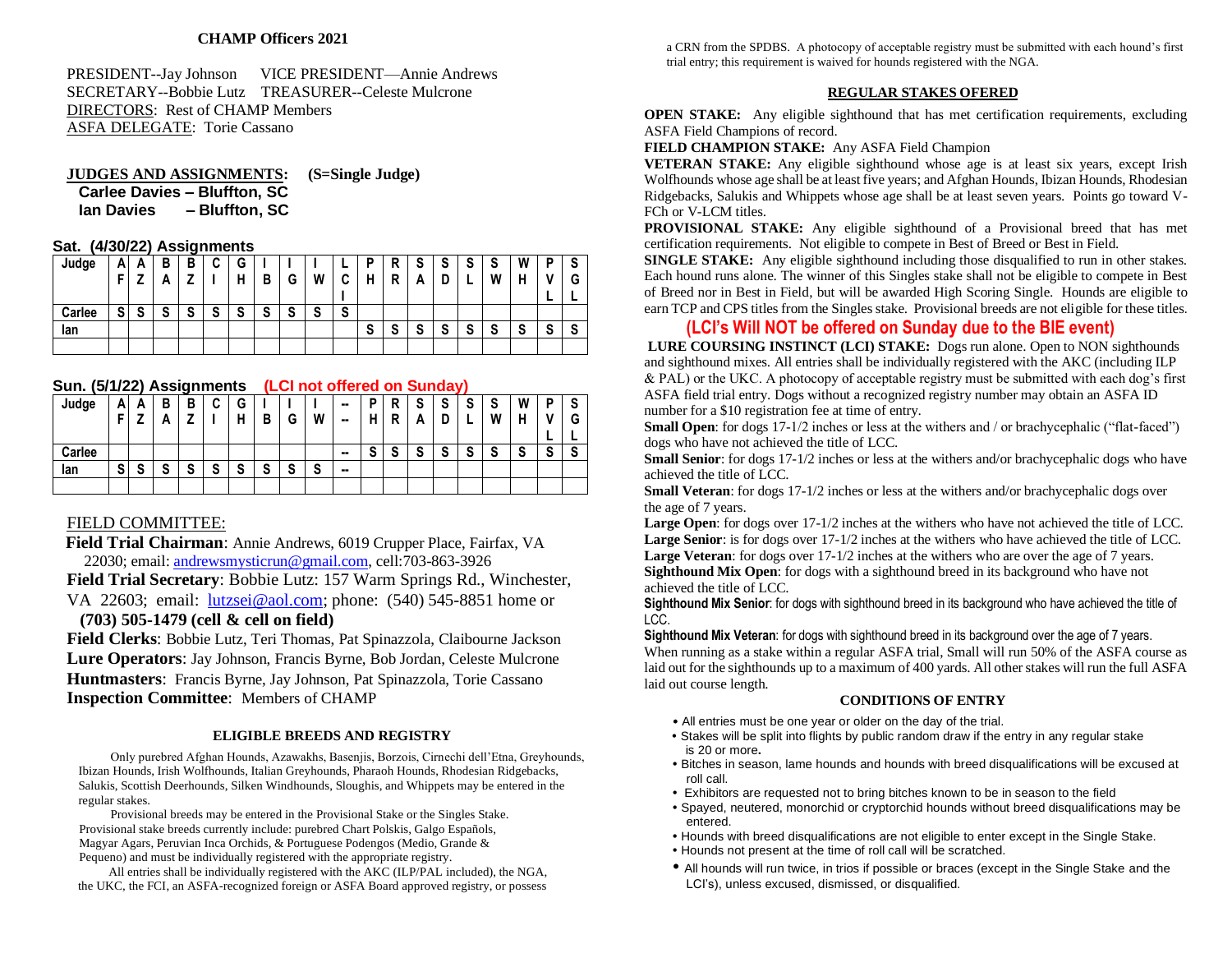# **COURSE PLANS -**field is next to main road into Oatlands



 Course plan each day will be reversed for final run. Equipment: lure machine is battery-powered continuous loop. Lure type: highly-visible white plastic bags.

 The club reserves the right to alter the course diagram as required by weather and/or field conditions on the day of the trial.

# **DIRECTIONS TO THE FIELD:**

## **Directions from the North:**

From Interstate 70 in Frederick, MD: take Route 340/15 South. Bear onto 15S at the split. Leesburg is 24 miles. Follow 15/7 Leesburg bypass to 15 South. Oatlands is 6 miles south of Leesburg on Rt. 15. Turn LEFT on to **Gap Road** and proceed to the field on the right. **Gap Rd.** is BEFORE Oatlands this direction. Watch for coursing signs.

From Washington Beltway: take either Route 7 or Dulles Greenway west to Leesburg 15/7 bypass, then exit south on Route 15-South. Follow rest of directions above.

# **Directions from the South:**

Follow Route 15 North toward Leesburg. Oatlands is on the right before Leesburg. Go past the main entrance of Oatlands and TURN RIGHT on the first road, **Gap Road**. This is a narrow dirt road. Follow coursing signs to the field.

# **FIELD:**

The field is fenced with typical board farm fencing. Please bring your own shade and water.

\*\* **Limited overnight camping (8 RVs) on the field is permitted w/prior notification to Annie Andrews: email: [andrewsmysticrun@gmail.com](mailto:andrewsmysticrun@gmail.com)** \*\*

# **CERTIFCATIONS:** \*\*\*\*\*\*\*\*\*\*\*\*\*\*\*

 **Certifications will be offered on Saturday at the BEGINNING of the trial & therefore dogs should be at roll call at 8 a.m.!** This is a change from our past trials. The cost is \$10.00 per hound. Hound certification will NOT be offered on Sunday. Let the secretary know if you'll have one to certify.

# **PRACTICE:**

Practice will be offered on Saturday AFTER the trial--weather, equipment, and time permitting. Cost is \$3.00 per hound

**DISCLAIMER:** Upon entering this trial, the exhibitor agrees to hold harmless the CHAMP club, its members, and the event location organization (Oatlands) for any injury, loss, or damage sustained by person or hound. There will be no refund if the trial has to be canceled due to weather or other unforeseen circumstance.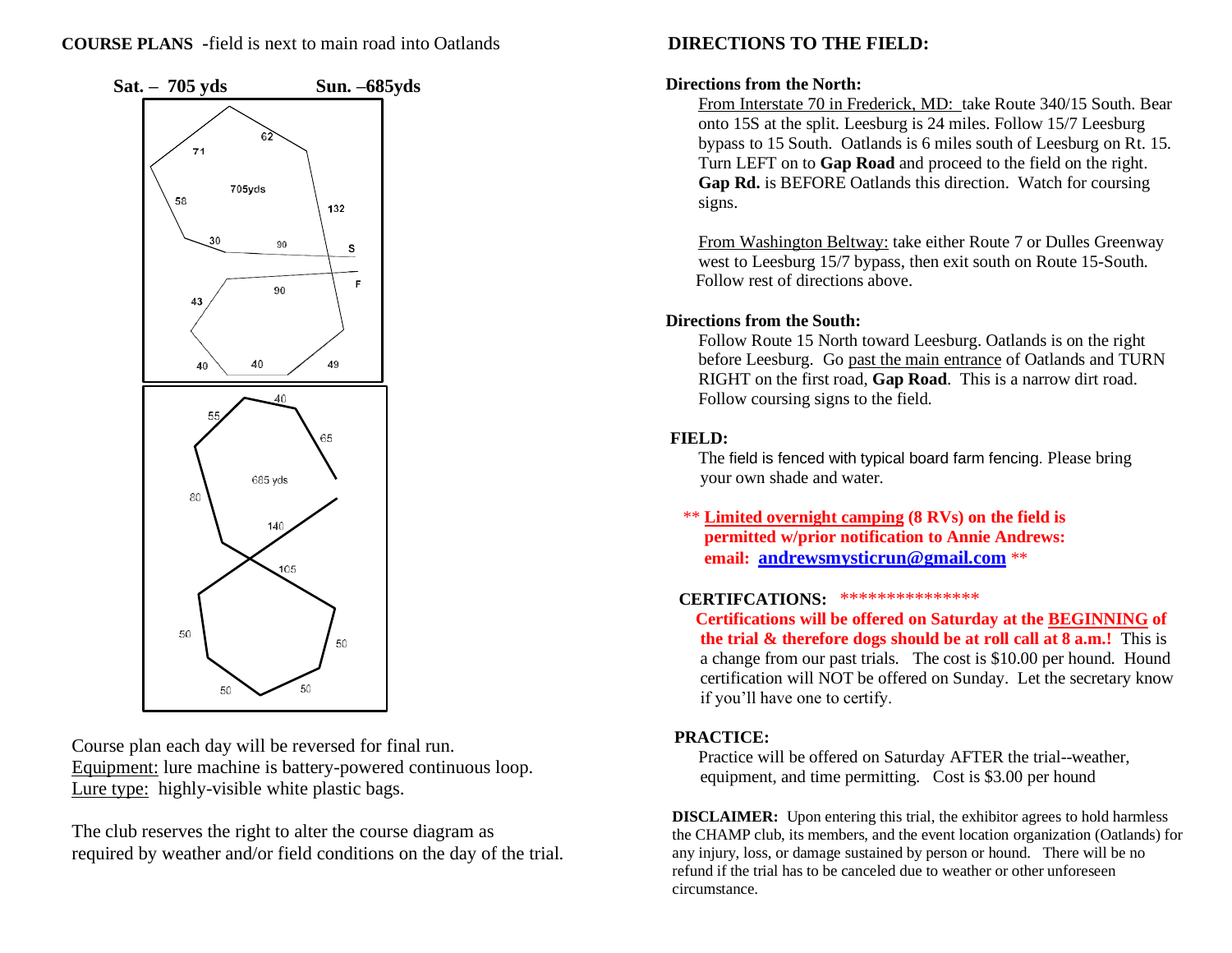# **Coursing Hounds Association of the Mid-Potomac**

# Presents



The CHAMP Cup Run 2022

*In remembrance of Pete Smith*

 *The CHAMP Cup Run will be held on Sunday.*

Hounds winning Best of Breed on Saturday and/**or** Sunday and previous CHAMP Cup winners are eligible to compete for the CHAMP Cup. **Dogs do not have to run both days to be eligible.**

**Visit our website at: [www.champlurecoursing2.org](http://www.champlurecoursing2.org/) Like us on Facebook**

# **BEST IN FIELD WILL NOT BE OFFERED either day. BEST in EVENT on Sunday will be offered.**

# **RIBBONS & TROPHIES:**

 First –Blue; Second – Red; Third – Yellow; Fourth – White; NBQ – Green High Score Single – Navy & Gold Best of Breed – Purple and Gold

 **Best in Event** – Red, White and Blue

 There will be a \$5.00 fine assessed for any loose hound not taking part in a course in progress.

 **ENTRIES will NOT be acknowledged by mail. Separate, dated entry forms are required for each day**.

### **MOTEL ACCOMMODATIONS:**

 Red Roof Inn, 721 East Market Street, Leesburg, VA 703/777-6622, Best Western, 726 E. Market St. Leesburg, VA , 703/777-9400 Holiday Inn, 1500 E. Market St., Leesburg, VA, 703/771-9200 Holiday Inn at Dulles, 1000 Sully Rd., Sterling, VA 703/471-7411— 12 miles from Leesburg (You'll need to verify if these hotels still honor canine guests & what their pet fee is, if any.)

 **VETERINARIANS: TLC Emergency Clinic**, 165 Ft.Evans Rd. NE, Leesburg, VA 20185; **703-777-5755**. (Rt 15 bypass to Rt.7 Bus.; R. on Ft. Evans to end) **or**

**Blue Ridge Veterinary Assoc**.: 120 E. Cornwell Ln., Purcellville, VA 20132; Phone: **540-338-7387** From the Rt. 7-15 bypass (& W.Market St.), go west on Rt. 7 for **6.5 miles**. Take the Purcellville exit (Rt. 287) toward Purcellville and Business 7. Take immediate right onto Hirst Rd. Go approx. 1 mile & take a left onto Hatcher Ave. Take the next right onto E. Skyline Dr. to the clinic.) **They are also a 24-hr. emergency service.**

**LUNCH will NOT be offered. Please bring food, water, & shade for you and your dogs.**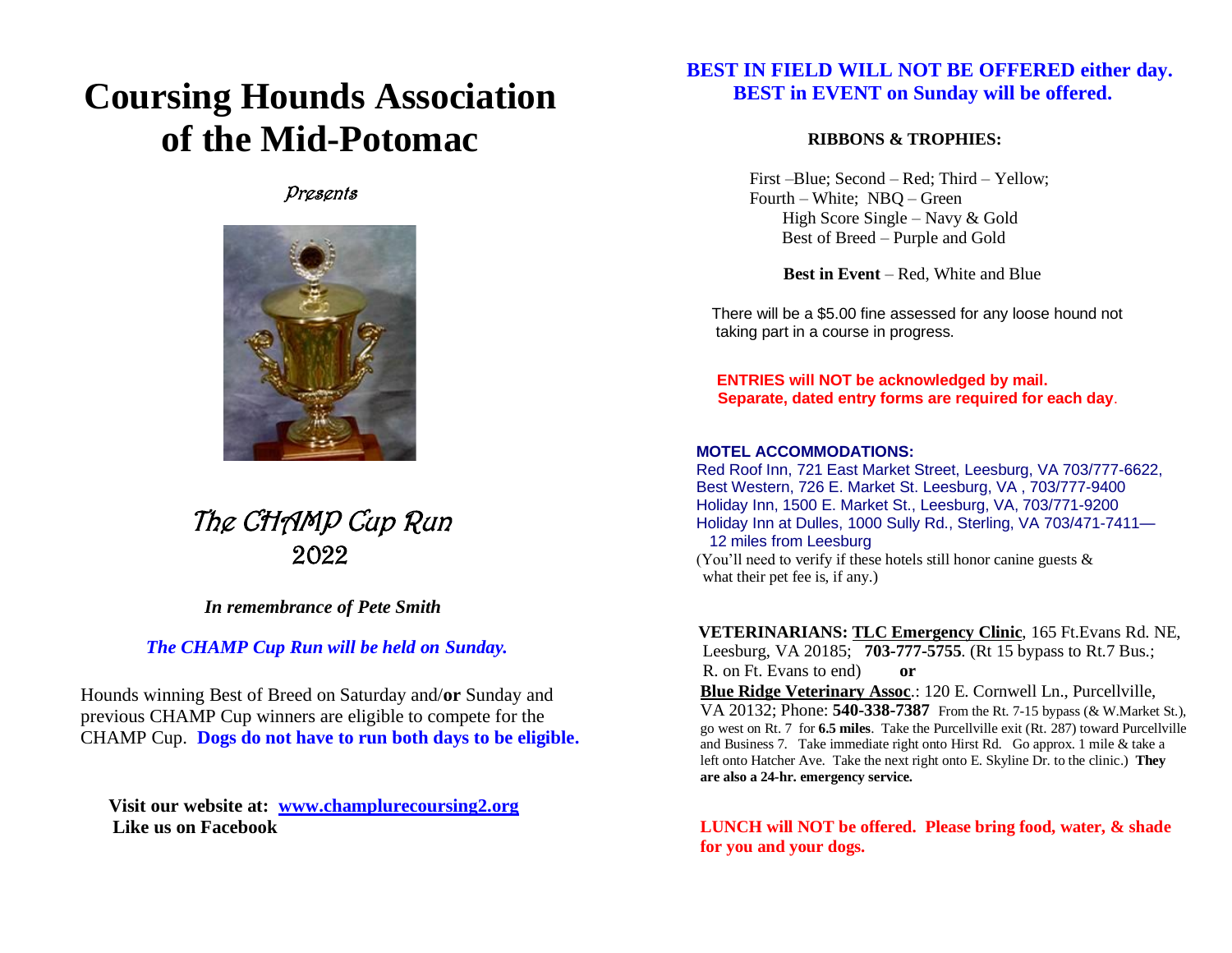### **OFFICIAL AMERICAN SIGHTHOUND FIELD ASSOCIATION ENTRY FORM COURSING HOUNDS ASSOCIATION OF THE MID-POTOMAC Saturday, April 30, 2022**

Field Trial Secretary: Bobbie Lutz, 157 Warm Springs Road, Winchester, VA 22603 Entries close 6 pm Wednesday**, April 27, 2022** --- **No Day-of-Trial Entries this trial. Entry Fees: \$20 first hound, \$15.00 for 2nd , & \$10.00 for each additional hound Make checks payable in US funds to CHAMP**

Fee Paid \_\_\_\_\_\_\_ The Field Secretary cannot accept conditional, unsigned, incomplete or unpaid entries; please check your completed entry carefully.

| Breed:                                                | Call Name:                                                                                                                                                                                                                           |                          |                                           |
|-------------------------------------------------------|--------------------------------------------------------------------------------------------------------------------------------------------------------------------------------------------------------------------------------------|--------------------------|-------------------------------------------|
| Registered Name of Hound:                             |                                                                                                                                                                                                                                      |                          |                                           |
| Stake:<br>$\Box$ Open<br>$\Box$ FCH<br>$\Box$ Veteran | $\Box$ Single<br>$\Box$ Provisional                                                                                                                                                                                                  | <b>Additional Stakes</b> | $\Box$ Kennel $\Box$ Breeder $\Box$ Bench |
|                                                       | <b>Registration Number:</b> (please write in registering body before number)                                                                                                                                                         |                          |                                           |
| If possible, please<br>п<br>separate my hounds        | Date of<br>Birth:                                                                                                                                                                                                                    | Sex:<br>n<br>Dog         | <b>Bitch</b>                              |
| Name of actual owner(s):                              |                                                                                                                                                                                                                                      |                          |                                           |
| Address:                                              |                                                                                                                                                                                                                                      | Phone:                   |                                           |
| City:                                                 |                                                                                                                                                                                                                                      | State:                   | Zip:                                      |
| E-mail (Optional)                                     |                                                                                                                                                                                                                                      |                          | (Optional) Region of Residence:           |
| Emergency Contact Name and Phone (Optional)           |                                                                                                                                                                                                                                      |                          |                                           |
| Veterans, Limited.<br>unless NGA.                     | Check if this is the first ASFA trial for this hound. Attach a Hound Certification or waiver if entered in Open,<br>Check if this is a first-time entry, a copy of the official Registration of this hound must accompany this entry |                          |                                           |
|                                                       | Check if any information has changed since the last ASFA trial entry. Regarding                                                                                                                                                      |                          |                                           |
| trial requirement.                                    | Check if this hound has been dismissed within the last 6 trials entered. Must be marked in order to qualify for a "clean"                                                                                                            |                          |                                           |

I CERTIFY that I am the actual owner of this dog, or that I am the duly authorized agent of the actual owner whose name I have entered above. In consideration of the acceptance of this entry and the opportunity to have this dog judged and to win prize money, ribbons, or trophies, I (we) agree to abide by the rules and regulations of the American Sighthound Field Association in effect at the time of this lure field trial, and by any additional rules and regulations appearing in the premium list for this lure field trial. I (we) agree that the club holding this lure field trial has the right to refuse this entry for cause, which the club shall deem to be sufficient. I (we) agree to hold this club, its members, directors, governors, officers, agents or other functionaries, any employees of the aforementioned parties and the owner(s) of the trial premises or grounds harmless from any claim for loss or injury which may be alleged to have been caused directly or indirectly to any person or thing by the act of this dog while in or upon the lure field trial premises or grounds or near any entrance thereto and I (we) personally assume all responsibility and liability for any such claim, and I (we) further agree to hold the aforementioned parties harmless from any claim loss of this dog by disappearance, theft damage or injury be caused or alleged to be caused by the negligence of the club or any of the aforementioned parties or by the negligence of any person or any other cause or causes. I (we) certify and represent that the dog entered is not a hazard to person or other dogs. This entry is submitted for acceptance of the forgoing representations and agreements.

**SIGNATURE** of owner or his agent

duly authorized to make this entry  $EF-A \sim rev$  03-17 $\odot$ 

 **Please separate the entries before submitting to FTS.**

#### **OFFICIAL AMERICAN SIGHTHOUND FIELD ASSOCIATION ENTRY FORM**

# **COURSING HOUNDS ASSOCIATION OF THE MID-POTOMAC Sunday, May 1, 2022**

Field Trial Secretary: Bobbie Lutz, 157 Warm Springs Road, Winchester, VA 22603 Early entries close 6 pm Wednesday, April 27, 2022 --- No Day-of-Trial Entries this trial. **Entry Fees: \$20 first hound, \$15.00 for 2nd , & \$10.00 for each additional hound Make checks payable in US funds to CHAMP**

| Fee Paid |  |  | The Field Secretary cannot accept conditional, unsigned, incomplete or unpaid |
|----------|--|--|-------------------------------------------------------------------------------|
|          |  |  |                                                                               |
|          |  |  |                                                                               |
|          |  |  |                                                                               |

| entries; please check your completed entry carefully.                                                                                                                 |                                                                                                                   |                |                                 |  |  |  |  |  |
|-----------------------------------------------------------------------------------------------------------------------------------------------------------------------|-------------------------------------------------------------------------------------------------------------------|----------------|---------------------------------|--|--|--|--|--|
| Breed:                                                                                                                                                                | Call Name:                                                                                                        |                |                                 |  |  |  |  |  |
| Registered Name of Hound:                                                                                                                                             |                                                                                                                   |                |                                 |  |  |  |  |  |
| Stake:<br><b>Additional Stakes</b><br>$\Box$ FCH<br>$\Box$ Single<br>$\Box$ Provisional<br>$\Box$ Veteran<br>$\Box$ Kennel $\Box$ Breeder $\Box$ Bench<br>$\Box$ Open |                                                                                                                   |                |                                 |  |  |  |  |  |
|                                                                                                                                                                       | <b>Registration Number:</b> (please write in registering body before number)                                      |                |                                 |  |  |  |  |  |
| $\Box$ If possible, please<br>separate my hounds                                                                                                                      | Date of<br>Birth:                                                                                                 | Sex:<br>$\log$ | $\Box$ Bitch                    |  |  |  |  |  |
| Name of actual owner(s):                                                                                                                                              |                                                                                                                   |                |                                 |  |  |  |  |  |
| Address:                                                                                                                                                              | Phone:                                                                                                            |                |                                 |  |  |  |  |  |
| City:                                                                                                                                                                 |                                                                                                                   | State:         | Zip:                            |  |  |  |  |  |
| E-mail (Optional)                                                                                                                                                     |                                                                                                                   |                | (Optional) Region of Residence: |  |  |  |  |  |
| Emergency Contact Name and Phone (Optional)                                                                                                                           |                                                                                                                   |                |                                 |  |  |  |  |  |
| Check if this is the first ASFA trial for this hound. Attach a Hound Certification or waiver if entered in<br>П.<br>Open, Veterans, Limited.                          |                                                                                                                   |                |                                 |  |  |  |  |  |
| п<br>Check if this is a first-time entry, a copy of the official Registration of this hound must accompany this entry<br>unless NGA.                                  |                                                                                                                   |                |                                 |  |  |  |  |  |
| $\Box$                                                                                                                                                                | Check if any information has changed since the last ASFA trial entry. Regarding                                   |                |                                 |  |  |  |  |  |
| П<br>"clean" trial requirement.                                                                                                                                       | Check if this hound has been dismissed within the last 6 trials entered. Must be marked in order to qualify for a |                |                                 |  |  |  |  |  |

I CERTIFY that I am the actual owner of this dog, or that I am the duly authorized agent of the actual owner whose name I have entered above. In consideration of the acceptance of this entry and the opportunity to have this dog judged and to win prize money, ribbons, or trophies, I (we) agree to abide by the rules and regulations of the American Sighthound Field Association in effect at the time of this lure field trial, and by any additional rules and regulations appearing in the premium list for this lure field trial. I (we) agree that the club holding this lure field trial has the right to refuse this entry for cause, which the club shall deem to be sufficient. I (we) agree to hold this club, its members, directors, governors, officers, agents or other functionaries, any employees of the aforementioned parties and the owner(s) of the trial premises or grounds harmless from any claim for loss or injury which may be alleged to have been caused directly or indirectly to any person or thing by the act of this dog while in or upon the lure field trial premises or grounds or near any entrance thereto and I (we) personally assume all responsibility and liability for any such claim, and I (we) further agree to hold the aforementioned parties harmless from any claim loss of this dog by disappearance, theft damage or injury be caused or alleged to be caused by the negligence of the club or any of the aforementioned parties or by the negligence of any person or any other cause or causes. I (we) certify and represent that the dog entered is not a hazard to person or other dogs. This entry is submitted for acceptance of the forgoing representations and agreements.

**SIGNATURE** of owner or his agent

duly authorized to make this entry

EF-A ~ rev 03-17©

**Please separate the entries before submitting to FTS.**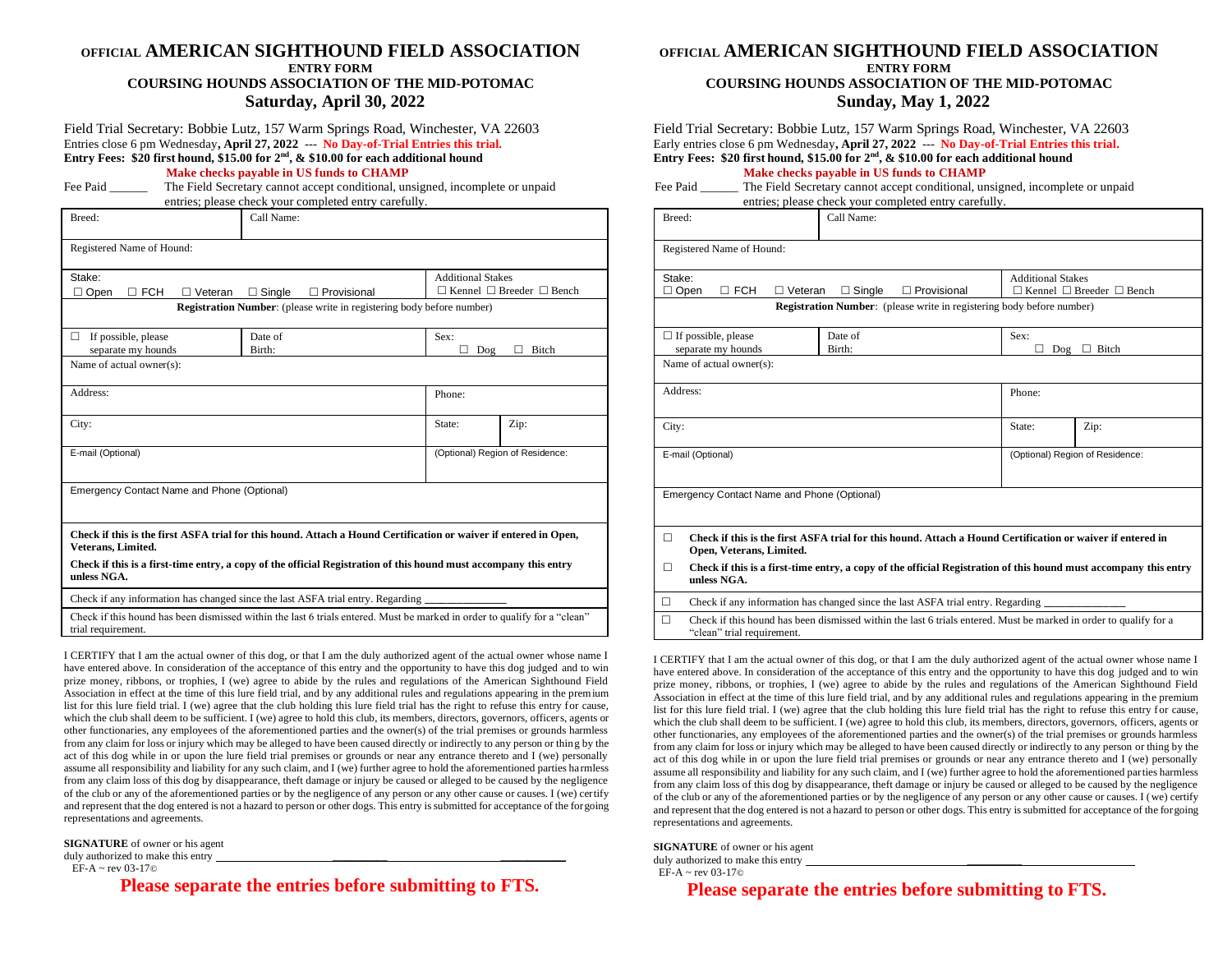#### *AMERICAN SIGHTHOUND FIELD ASSOCIATION* **HOUND CERTIFICATION**

**Rule effective October 1, 1994: Ch. V, Sec. 4 (a) OPEN STAKE:** *To be eligible to enter the open stake, a hound must have been certified by a licensed judge within the year preceding the closing date for the entry or have previously competed in the Open Stake.* This eligibility requirement also applies to a hound entered in the Veteran Stake, which has not competed in Open previously. Please complete this portion of this form and attach it to the entry form for the hound's first entry, including an entry for a Fun Trial.

Registered Name of Hound:

Registration Number: The Breed Electronics and Breed Electronics and Breed Electronics and Breed Electronics and Breed Electronics and Breed Electronics and Breed Electronics and Breed Electronics and Breed Electronics and

Registered Owner's Name:

I hereby certify that on (date) \_\_\_\_\_\_\_\_\_\_\_\_\_\_\_\_\_\_, the above named hound completed a lure course of at least 500 yards, running with another hound of the same breed (or another breed with a similar running style). During the course the above named hound showed no inclination to interfere with the other hound. I further certify that I am a licensed judge for the ASFA.

Name of Licensed Judge:

Signature:  $\Box$ 

I hereby certify that the hound running in the certification course is the hound identified above and that information provided on this form is true and correct.

Signature: \_\_ \_\_\_\_Date: \_ \_\_\_\_\_\_\_\_\_\_\_\_\_\_\_\_\_\_\_\_\_\_\_\_\_

Owner or Authorized Agent of Hound

This certification form must be attached to the entry form the first time this hound is entered in an open or veteran stake. Any hound entered in open, or veteran (as a first time entered hound), which has not been certified, shall be declared ineligible by the records coordinator and shall forfeit any points and placements awarded.

### **PLEASE RETAIN A COPY FOR YOUR RECORDS.**

### *AMERICAN SIGHTHOUND FIELD ASSOCIATION* **HOUND CERTIFICATION WAIVER**

**Waiver of Requirement:** *This requirement will be waived for a hound that has earned a lure coursing title from another recognized organization, if such title requires competition, and if a waiver for such title has been approved by the ASFA, or a CKC Hound Certification Form.* If your hound qualifies for a waiver, complete this portion of this form and attach it to your entry form. Proof of waivers must accompany this certification form.

Registered Name of Hound:

Registration Number: \_\_\_\_\_\_\_\_\_\_\_\_\_\_\_\_\_\_\_\_\_\_\_\_\_ Breed:\_\_\_\_\_\_\_\_

Registered Owner's Name:

**CKC**: FCH FCHX

**AKC**: QC SC FC

Hound Certification previously submitted.

I hereby certify that the hound identified above has completed the requirements for the title indicated above (or that the required Certification was previously submitted) and that the information provided on this form is true and correct.

Signature: \_\_\_\_\_\_\_\_\_\_\_\_\_\_\_\_\_\_\_\_\_\_\_\_\_\_\_\_\_\_\_\_\_\_\_\_\_\_\_\_\_\_\_\_\_\_\_ Date: \_\_\_\_\_\_\_\_\_\_\_

Owner or Authorized Agent of Hound

### *AMERICAN SIGHTHOUND FIELD ASSOCIATION* **HOUND CERTIFICATION**

**Rule effective October 1, 1994: Ch. V, Sec. 4 (a) OPEN STAKE:** *To be eligible to enter the open stake, a hound must have been certified by a licensed judge within the year preceding the closing date for the entry or have previously competed in the Open Stake.* This eligibility requirement also applies to a hound entered in the Veteran Stake, which has not competed in Open previously. Please complete this portion of this form and attach it to the entry form for the hound's first entry, including an entry for a Fun Trial.

Registered Name of Hound:

Registration Number: <br>Breed:

Registered Owner's Name:

I hereby certify that on (date)  $\qquad \qquad$ , the above named hound completed a lure course of at least 500 yards, running with another hound of the same breed (or another breed with a similar running style). During the course the above named hound showed no inclination to interfere with the other hound. I further certify that I am a licensed judge for the ASFA.

Name of Licensed Judge:

Signature: \_\_\_\_\_\_\_\_\_\_\_\_\_\_\_\_\_\_\_\_\_\_\_\_\_\_\_\_\_\_\_\_\_\_\_\_\_\_\_\_\_\_Date: \_\_\_\_\_\_\_\_\_\_\_\_\_\_\_\_\_\_\_\_\_\_\_\_\_\_

I hereby certify that the hound running in the certification course is the hound identified above and that information provided on this form is true and correct.

Signature: \_\_\_\_\_\_\_\_\_\_\_\_\_\_Date: \_\_\_\_\_\_\_\_\_\_\_\_\_\_\_\_\_\_\_\_\_\_\_\_\_\_

### Owner or Authorized Agent of Hound

This certification form must be attached to the entry form the first time this hound is entered in an open or veteran stake. Any hound entered in open, or veteran (as a first time entered hound), which has not been certified, shall be declared ineligible by the records coordinator and shall forfeit any points and placements awarded.

### **PLEASE RETAIN A COPY FOR YOUR RECORDS.**

### *AMERICAN SIGHTHOUND FIELD ASSOCIATION* **HOUND CERTIFICATION WAIVER**

**Waiver of Requirement:** *This requirement will be waived for a hound that has earned a lure coursing title from another recognized organization, if such title requires competition, and if a waiver for such title has been approved by the ASFA, or a CKC Hound Certification Form.* If your hound qualifies for a waiver, complete this portion of this form and attach it to your entry form. Proof of waivers must accompany this certification form.

Registered Name of Hound: Registration Number:  $\qquad \qquad$  Breed:

Registered Owner's Name:

**CKC**: FCH FCHX

**AKC**: QC SC FC

Hound Certification previously submitted.

I hereby certify that the hound identified above has completed the requirements for the title indicated above (or that the required Certification was previously submitted) and that the information provided on this form is true and correct.

Signature: \_\_\_\_\_\_\_\_\_\_\_\_\_\_\_\_\_\_\_\_\_\_\_\_\_\_\_\_\_\_\_\_\_\_\_\_\_\_\_\_\_\_\_\_\_\_\_ Date: \_\_\_\_\_\_\_\_\_\_\_\_

Owner or Authorized Agent of Hound

Sec-06 rev 01/21 ©

Sec-06 rev 01/21 ©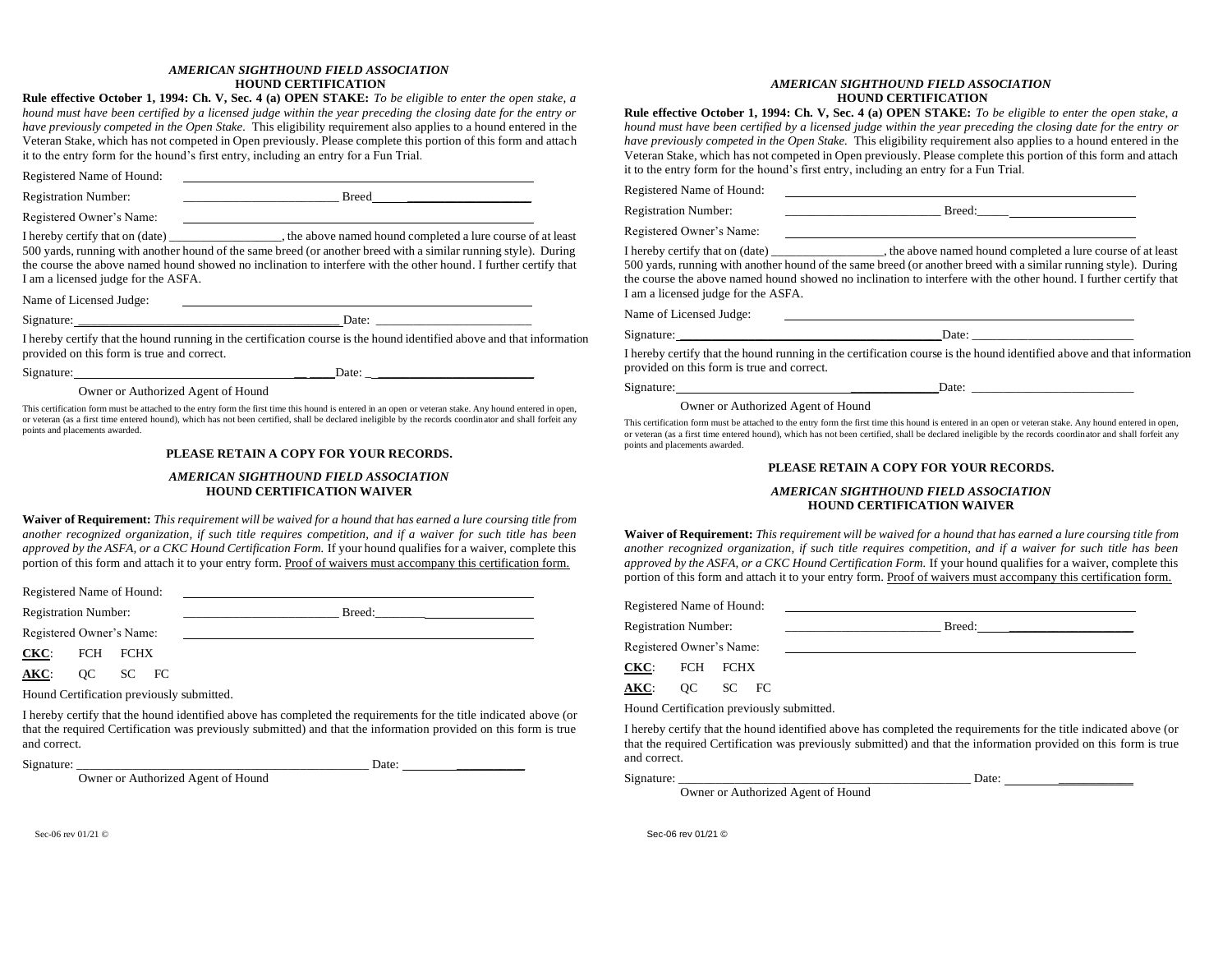# **OFFICIAL AMERICAN SIGHTHOUND FIELD ASSOCIATION**

**LCI ENTRY FORM COURSING HOUNDS ASSOCIATION OF THE MID-POTOMAC**

### **SATURDAY ONLY, April 30, 2022**

Field Trial Secretary: Bobbie Lutz, 157 Warm Springs Road, Winchester, VA 22603 Entries close 6 pm Wednesday**, April 27, 2022** --- **No Day-of-Trial Entries this trial. Entry Fees: \$20 first hound, \$15.00 for 2nd , & \$10.00 for each additional hound**

#### **Make checks payable in US funds to CHAMP**

Fee Paid \_\_\_\_\_\_\_ The Field Secretary cannot accept conditional, unsigned, incomplete, or unpaid entries; please check your completed entry carefully.

| Breed:                                                                                                                                                                                               | Call Name:                         |                           |                                 |  |  |  |  |
|------------------------------------------------------------------------------------------------------------------------------------------------------------------------------------------------------|------------------------------------|---------------------------|---------------------------------|--|--|--|--|
| Registered Name of dog:                                                                                                                                                                              |                                    |                           |                                 |  |  |  |  |
| $\Box$ LCI-Small<br>Stake:<br>Senior<br>Open<br>ा                                                                                                                                                    | $\Box$ LCI-Large<br>$\Box$ Veteran | $\Box$ LCI-Sighthound Mix |                                 |  |  |  |  |
| <b>Registration Number:</b> (please write in registering body before number)                                                                                                                         |                                    |                           |                                 |  |  |  |  |
| Date of<br>Birth:                                                                                                                                                                                    |                                    | Sex:<br>Dog<br>ш          | Bitch                           |  |  |  |  |
| Name of actual owner(s):                                                                                                                                                                             |                                    |                           |                                 |  |  |  |  |
| Address:                                                                                                                                                                                             |                                    | Phone:                    |                                 |  |  |  |  |
| City:                                                                                                                                                                                                |                                    | State:                    | Zip:                            |  |  |  |  |
| E-mail                                                                                                                                                                                               |                                    |                           | (Optional) Region of Residence: |  |  |  |  |
| Emergency Contact Name and Phone (Optional)                                                                                                                                                          |                                    |                           |                                 |  |  |  |  |
| $\Box$<br>Check if this is a first-time entry, a copy of the official Registration of this hound must accompany this<br>entry. (i.e., AKC Registration form, PAL registration, Canine Partner, etc.) |                                    |                           |                                 |  |  |  |  |
| п<br>Check if any information has changed since the last ASFA trial entry. Regarding                                                                                                                 |                                    |                           |                                 |  |  |  |  |

I CERTIFY that I am the actual owner of this dog, or that I am the duly authorized agent of the actual owner whose name I hav e entered above. In consideration of the acceptance of this entry and the opportunity to have this dog judged and to win prize money, ribbons, or trophies, I (we) agree to abide by the rules and regulations of the American Sighthound Field Association in effect at the time of this lure field trial, and by any additional rules and regulations appearing in the premium list for this lure field trial. I (we) agree that the club holding this lure field trial has the right to refuse this entry for cause, which the club shall deem to be sufficient. I (we) agree to hold this club, its members, directors, governors, officers, agents or other functionaries, any employees of the aforementioned parties and the owner(s) of the trial premises or grounds harmless from any claim for loss or injury wh ich may be alleged to have been caused directly or indirectly to any person or thing by the act of this dog while in or upon the lure field trial premises or grounds or near any entrance thereto and I (we) personally assume all responsibility and liability for any such claim, and I (we) further agree to hold the aforementioned parties harmless from any claim loss of this dog by disappearance, theft damage or injury be caused or alleged to be caused by the negligence of the club or any of the aforementioned parties or by the negligence of any person or any other cause or causes. I (we) certify and represent that the dog entered is not a hazard to person or other dogs. This entry is submitted for acceptance of the forgoing representations and agreements.

**SIGNATURE** of owner or his agent duly authorized to make this entry

 **Please separate the entries before submitting to FTS.**

### **OFFICIAL AMERICAN SIGHTHOUND FIELD ASSOCIATION LCI ENTRY FORM**

### **COURSING HOUNDS ASSOCIATION OF THE MID-POTOMAC SATURDAY ONLY, April 30, 2022**

Field Trial Secretary: Bobbie Lutz, 157 Warm Springs Road, Winchester, VA 22603 Entries close 6 pm Wednesday**, April 27, 2022** --- **No Day-of-Trial Entries this trial. Entry Fees: \$20 first hound, \$15.00 for 2nd , & \$10.00 for each additional hound Make checks payable in US funds to CHAMP**

Fee Paid \_\_\_\_\_\_ The Field Secretary cannot accept conditional, unsigned, incomplete, or unpaid entries; please check your completed entry carefully.

| Breed:                                                                                                                                                                                           | Call Name:                                                      |                                 |       |  |  |  |  |
|--------------------------------------------------------------------------------------------------------------------------------------------------------------------------------------------------|-----------------------------------------------------------------|---------------------------------|-------|--|--|--|--|
| Registered Name of dog:                                                                                                                                                                          |                                                                 |                                 |       |  |  |  |  |
| $\Box$ LCI-Small<br>Stake:<br>Senior<br>Open                                                                                                                                                     | $\Box$ LCI-Sighthound Mix<br>$\Box$ LCI-Large<br>$\Box$ Veteran |                                 |       |  |  |  |  |
| <b>Registration Number:</b> (please write in registering body before number)                                                                                                                     |                                                                 |                                 |       |  |  |  |  |
| Date of<br>Birth:                                                                                                                                                                                |                                                                 | Sex:<br>Dog<br>п                | Bitch |  |  |  |  |
| Name of actual owner(s):                                                                                                                                                                         |                                                                 |                                 |       |  |  |  |  |
| Address:                                                                                                                                                                                         |                                                                 | Phone:                          |       |  |  |  |  |
| City:                                                                                                                                                                                            |                                                                 | State:                          | Zip:  |  |  |  |  |
| E-mail                                                                                                                                                                                           |                                                                 | (Optional) Region of Residence: |       |  |  |  |  |
| Emergency Contact Name and Phone (Optional)                                                                                                                                                      |                                                                 |                                 |       |  |  |  |  |
| П.<br>Check if this is a first-time entry, a copy of the official Registration of this hound must accompany this<br>entry. (i.e., AKC Registration form, PAL registration, Canine Partner, etc.) |                                                                 |                                 |       |  |  |  |  |
| Check if any information has changed since the last ASFA trial entry. Regarding<br>п                                                                                                             |                                                                 |                                 |       |  |  |  |  |

I CERTIFY that I am the actual owner of this dog, or that I am the duly authorized agent of the actual owner whose name I hav e entered above. In consideration of the acceptance of this entry and the opportunity to have this dog judged and to win prize money, ribbons, or trophies, I (we) agree to abide by the rules and regulations of the American Sighthound Field Association in effect at the time of this lure field trial, and by any additional rules and regulations appearing in the premium list for this lure field trial. I (we) agree that the club holding this lure field trial has the right to refuse this entry for cause, which the club shall deem to be sufficient. I (we) agree to hold this club, its members, directors, governors, officers, agents or other functionaries, any employees of the aforementioned parties and the owner(s) of the trial premises or grounds harmless from any claim for loss or injury wh ich may be alleged to have been caused directly or indirectly to any person or thing by the act of this dog while in or upon the lure field trial premises or grounds or near any entrance thereto and I (we) personally assume all responsibility and liability for any such claim, and I (we) further agree to hold the aforementioned parties harmless from any claim loss of this dog by disappearance, theft damage or injury be caused or alleged to be caused by the negligence of the club or any of the aforementioned parties or by the negligence of any person or any other cause or causes. I (we) certify and represent that the dog entered is not a hazard to person or other dogs. This entry is submitted for acceptance of the forgoing representations and agreements.

**SIGNATURE** of owner or his agent duly authorized to make this entry

 **Please separate the entries before submitting to FTS.**